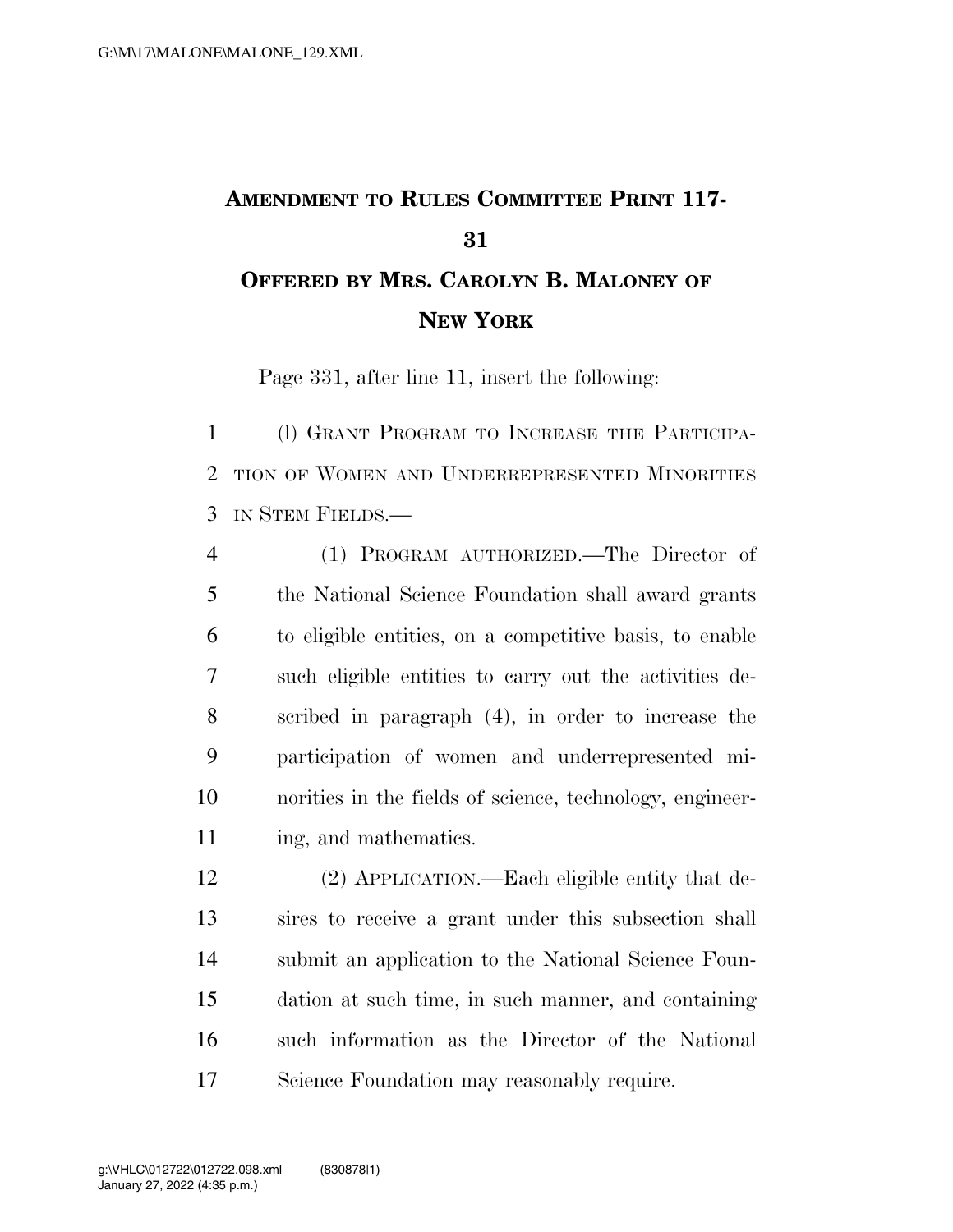| $\mathbf{1}$   | (3) AUTHORIZED ACTIVITIES.—An eligible enti-           |
|----------------|--------------------------------------------------------|
| $\overline{2}$ | ty that receives a grant under this subsection shall   |
| 3              | use such grant funds to carry out one or more of the   |
| $\overline{4}$ | following activities designed to increase the partici- |
| 5              | pation of women or minorities underrepresented in      |
| 6              | science and engineering, or both:                      |
| 7              | (A) Online workshops.                                  |
| 8              | (B) Mentoring programs that<br>partner                 |
| 9              | science, technology, engineering, or mathe-            |
| 10             | matics professionals with students.                    |
| 11             | Internships for undergraduate and<br>(C)               |
| 12             | graduate students in the fields of science, tech-      |
| 13             | nology, engineering, and mathematics.                  |
| 14             | (D) Conducting outreach programs that                  |
| 15             | provide elementary school and secondary school         |
| 16             | students with opportunities to increase their ex-      |
| 17             | posure to the fields of science, technology, engi-     |
| 18             | neering, or mathematics.                               |
| 19             | (E) Programs to increase the recruitment               |
| 20             | and retention of underrepresented faculty.             |
| 21             | (F) Such additional programs as the Di-                |
| 22             | rector of the National Science Foundation may          |
| 23             | determine.                                             |
| 24             | (4) DEFINITIONS.—In this subsection—                   |